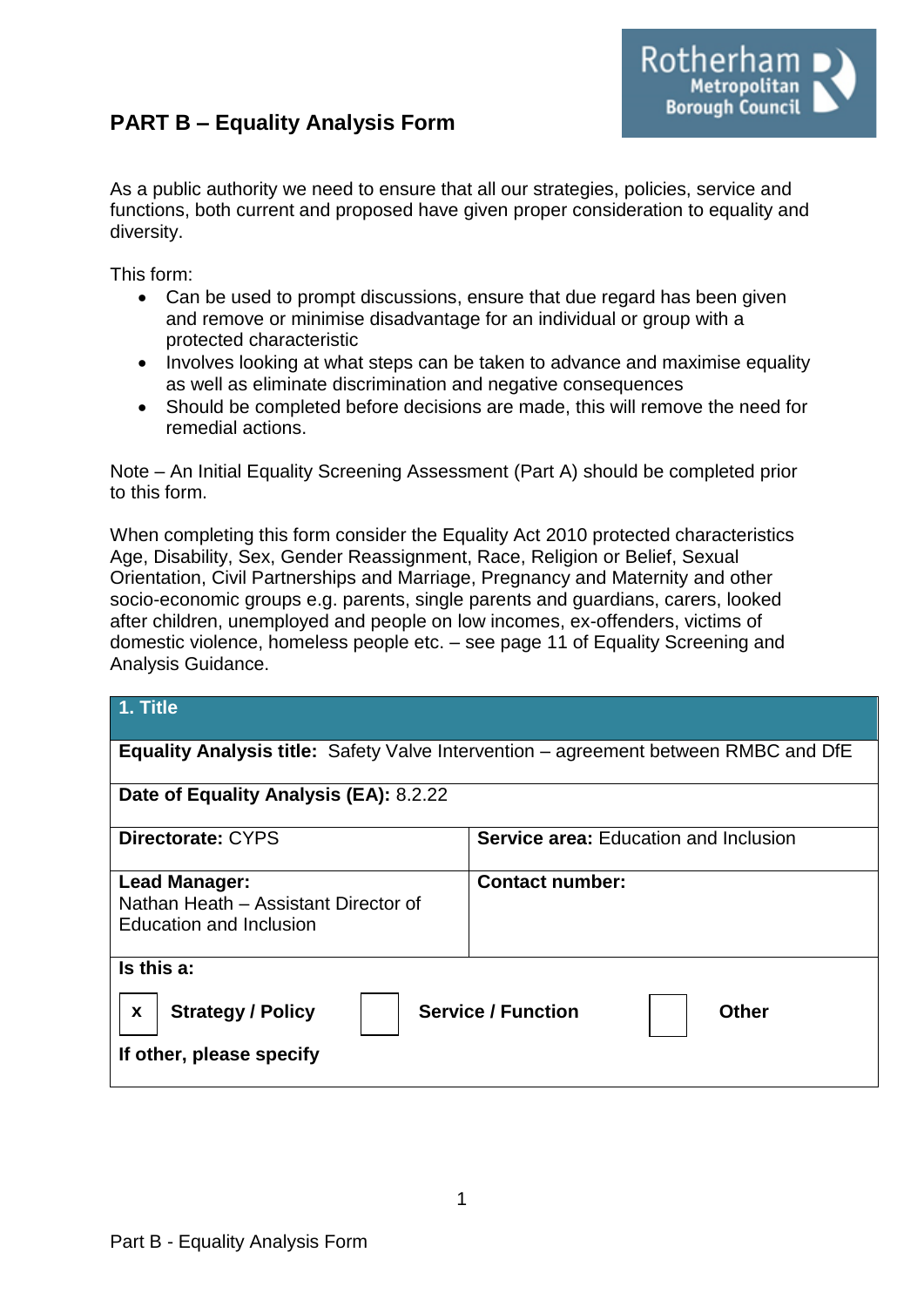## **2. Names of those involved in the Equality Analysis (Should include minimum of three people) - see page 7 of Equality Screening and Analysis Guidance**

| <b>Name</b>  | <b>Organisation</b> | <b>Role</b><br>(eg service user, managers,<br>service specialist) |
|--------------|---------------------|-------------------------------------------------------------------|
| Nathan Heath | <b>RMBC</b>         | <b>Assistant Director - Education</b><br>and Inclusion            |
| Julie Day    | <b>RMBC</b>         | Head of Service - SEND                                            |
| Dean Fenton  | <b>RMBC</b>         | Head of Service – Access to<br>Education                          |

## **3. What is already known? -** see page 10 of Equality Screening and Analysis Guidance

**Aim/Scope (who the Policy/Service affects and intended outcomes if known)** This may include a group/s identified by a protected characteristic, others groups or stakeholder/s e.g. service users, employees, partners, members, suppliers etc.)

Children and Young People with identified SEND needs.

### **What equality information is available? (Include any engagement undertaken)**

Previous Equalities Impact Assessments (EIA) aligned to SEND sufficiency phases 1, 2 and 3 and EIA aligned to individual SEND capital projects and prescribed alterations to maintained schools.

## **Are there any gaps in the information that you are aware of?**

None identified

#### **What monitoring arrangements have you made to monitor the impact of the policy or service on communities/groups according to their protected characteristics?**

Monitoring via CYPS SEND Board which is a multi-agency partnership.

| Engagement undertaken with<br>customers. (date and<br>group(s) consulted and key<br>findings) | Engagement with a range of stakeholders from 2017 to<br>date to inform SEND phase 1, 2 and 3 sufficiency<br>programmes, prescribed alterations to maintained<br>special schools, development of the Written Statement<br>of Action linked to the Ofsted / CQC inspection of<br>SEND across the Rotherham partnership in July 2021<br>and development of the safety valve intervention<br>submission to DfE. |
|-----------------------------------------------------------------------------------------------|-------------------------------------------------------------------------------------------------------------------------------------------------------------------------------------------------------------------------------------------------------------------------------------------------------------------------------------------------------------------------------------------------------------|
| Engagement undertaken with<br>staff (date and<br>group(s)consulted and key<br>findings)       | Staff both within RMBC and wider partner agencies<br>have been consulted in all above stated phases.                                                                                                                                                                                                                                                                                                        |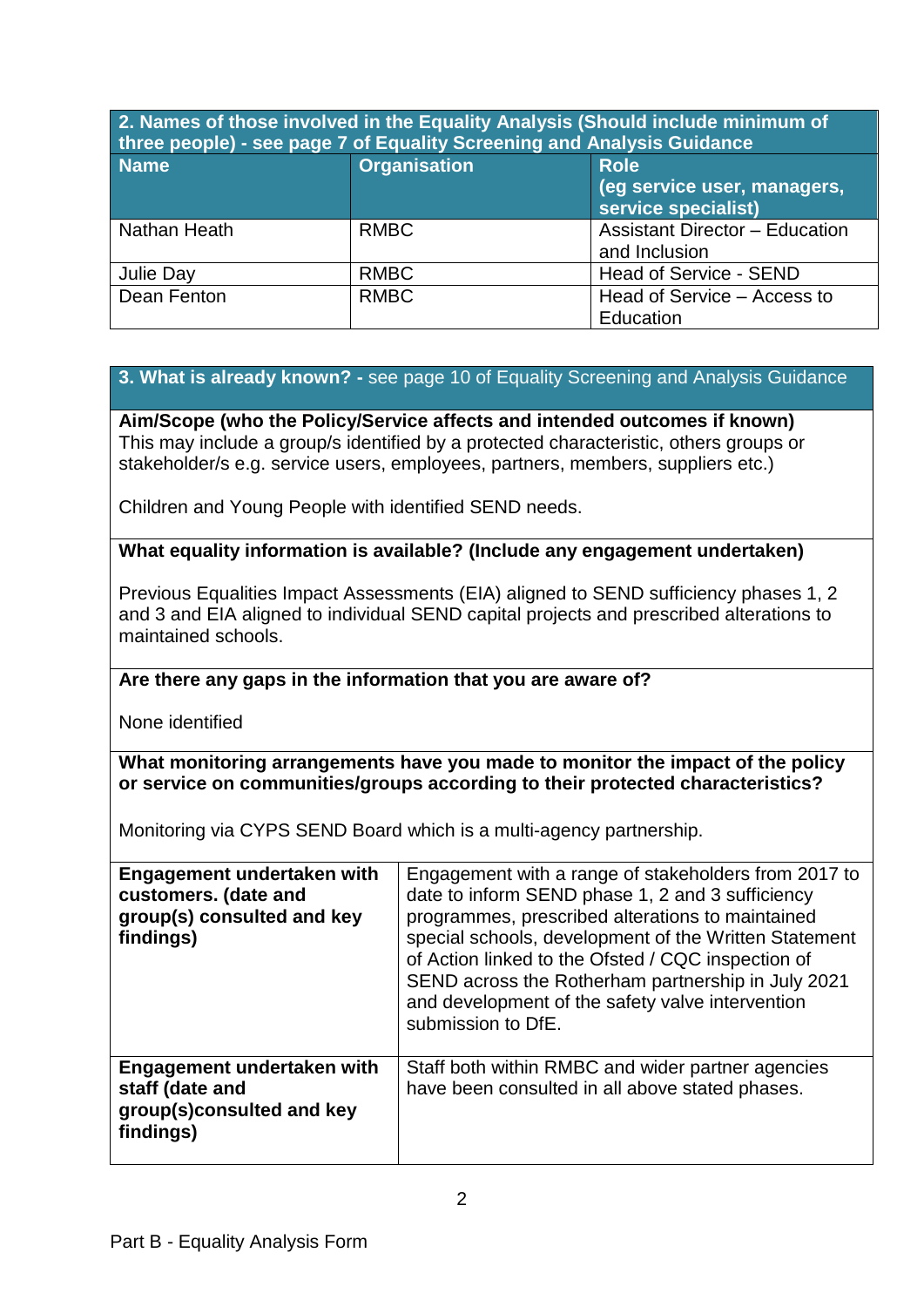**4. The Analysis - of the actual or likely effect of the Policy or Service (**Identify by protected characteristics)

**How does the Policy/Service meet the needs of different communities and groups? (**Protected characteristics of Age, Disability, Sex, Gender Reassignment, Race, Religion or Belief, Sexual Orientation, Civil Partnerships and Marriage, Pregnancy and Maternity) see glossary on page 14 of the Equality Screening and Analysis Guidance)

Meets RMBC priority to ensure 'Every child able to fulfil their potential' by improving accessibility to schools and creating specialist provision aligned to mainstream education with dedicated resources to meet the needs of children and young people with SEND.

#### **Does your Policy/Service present any problems or barriers to communities or Groups?**

No – the proposals aim to improve the offer for children and Young People with identified SEND needs .

#### **Does the Service/Policy provide any positive impact/s including improvements or remove barriers?**

Yes – the proposals will provide a positive impact by improving accessibility to education and access to specialist educational resources. (inclusive of circa at least 150+ additional SEND places),

**What affect will the Policy/Service have on community relations?** (may also need to consider activity which may be perceived as benefiting one group at the expense of another)

The proposals will have a positive impact on accessing the education and support offer for children with identified SEND needs by improving accessibility and creating specialist provision aligned to mainstream education.

Please list any **actions and targets** that need to be taken as a consequence of this assessment on the action plan below and ensure that they are added into your service plan for monitoring purposes – see page 12 of the Equality Screening and Analysis Guidance.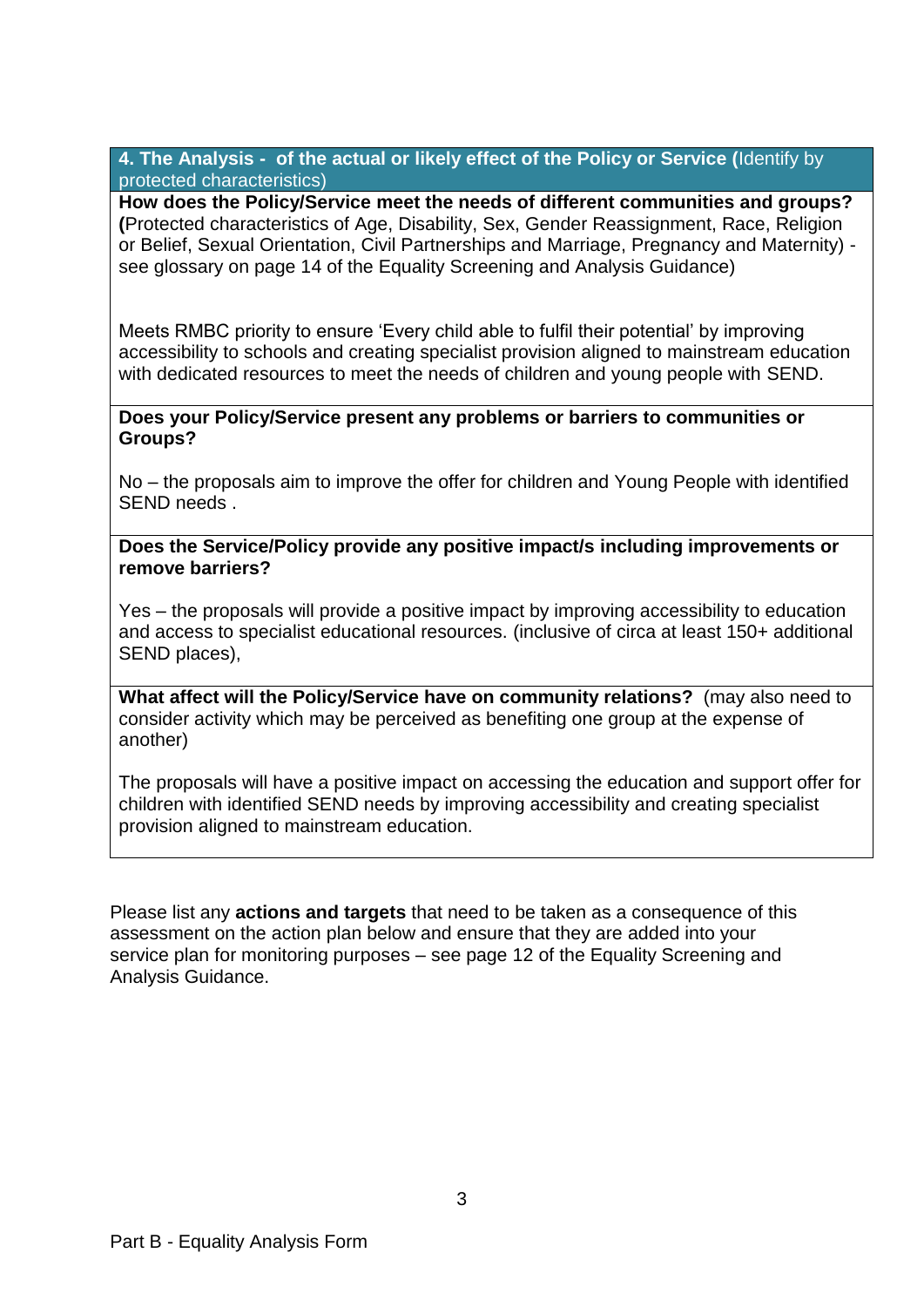# **5. Summary of findings and Equality Analysis Action Plan**

If the analysis is done at the right time, i.e. early before decisions are made, changes should be built in before the policy or change is signed off. This will remove the need for remedial actions. Where this is achieved, the only action required will be to monitor the impact of the policy/service/change on communities or groups according to their protected characteristic – See page 11 of the Equality Screening and Analysis guidance

**Title of analysis:** Safety Valve Intervention – agreement between RMBC and DfE

**Directorate and service area:** CYPS

**Lead Manager:** Nathan Heath

**Summary of findings:**

By entering into a Safety Valve Intervention agreement, this will create a funding stream to improve the SEND offer and access to education for children and Young People with identified SEND needs.

There would be no adverse effects on any characteristics or groups of children and Young People as the proposal will enhance support and access for those with identified SEND needs.

| <b>Action/Target</b>                                                                    | <b>State Protected</b><br><b>Characteristics as</b><br>listed below | <b>Target date (MM/YY)</b> |
|-----------------------------------------------------------------------------------------|---------------------------------------------------------------------|----------------------------|
| Seek approval to enter into a Safety Valve Intervention agreement                       | A, D                                                                | April 2022                 |
| Consult stakeholders on proposals brought forward                                       | A, D                                                                | April / May 2022           |
| Report on capital investment projects – seeking approvals to commence as<br>appropriate | A, D                                                                | <b>July 2022</b>           |
| Commence capital project works programme                                                | A, D                                                                | August 2022                |